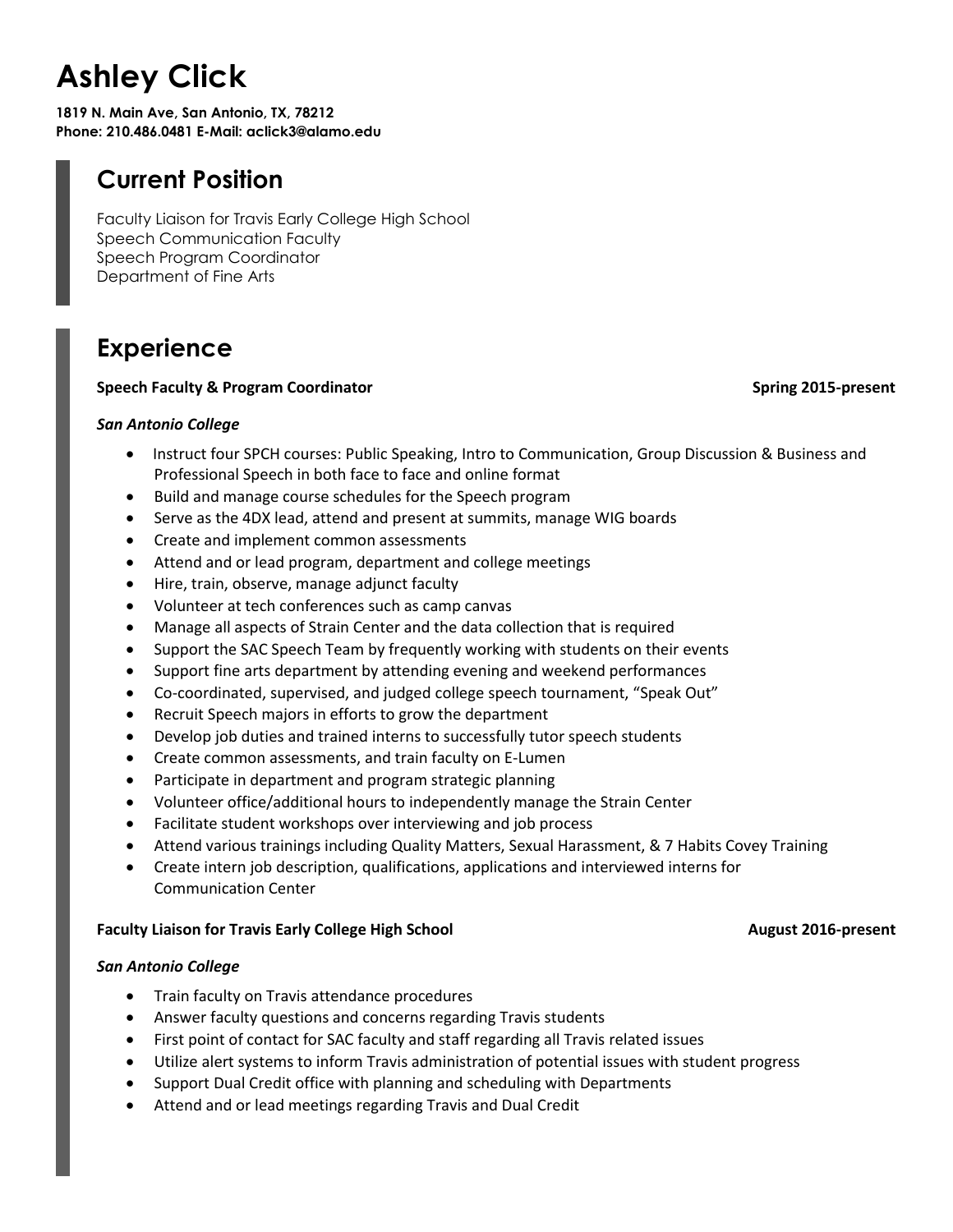### *Odessa College*

- Instructed three SPCH courses: Public Speaking, Introduction the Communication & Business and Professional Communication utilizing face to face, hybrid and online instruction with the use of BLACKBOARD
- Advised 15-20 COMM majors in both singular and double majoring programs
- Independently grew the department from zero majors to 15 majors in one academic year
- Developed and filled SPCH 1311, a new course offering at Odessa College
- Presented a seminar over Communication Anxiety/Outlining at Faculty Development Training Week
- Taught dual credit courses to high school students in grades 9-12 both face to face and online
- Visited high school dual credit students at their home campus to develop our student teacher relationship
- Served as a department representative for recruiting events such as Dual Credit Night and Welcome Night
- Participated in renaming and redeveloping the department goals and objectives
- Reviewed and adopted department textbooks
- Created department grading scale and major capstone project
- Represented Odessa College at graduation ceremonies and at community events such as Permian Basin Fair & Odessa ShrimpFest
- Volunteered at numerous campus events that served our current and new students
- Served on hiring committees and other college committees which worked on developing campus rubrics that measured the communication objective and developed professional development opportunities
- Created and distributed department flyer which promoted SPCH courses and recruited majors
- Participated in gathering information to help keep SPCH in the OC core
- Consistently earned high evaluations from both students and department chair
- Planned lessons around the fundamentals of cooperative learning and critical thinking
- Developed curriculum and instructional material for a diverse student population including dual credit high school students

### **Speech Faculty (Full time Adjunct) - Fine Arts Department August 2012- August 2013**

### *San Antonio College*

- Instructed three SPCH courses: Public Speaking, Intro to Communication, & Business and Professional Communication utilizing both face to face and online instruction with the use of CANVAS
- Supported the SAC Speech Team by frequently working with students on their events and traveling to weekend tournaments
- Supported fine arts department by attending evening and weekend performances
- Co-coordinated, supervised, and judged college speech tournament, "Speak Out"
- Recruited Speech majors in efforts to grow the department
- Volunteered office/additional hours to independently manage the Strain Center
- Created intern job description, qualifications, applications and interviewed interns for Communication Center
- Developed job duties and trained interns to successfully tutor speech students
- Created and updated the Strain Center Facebook page
- Served as a judge for a UIL event for San Antonio High Schools
- Facilitated student workshops over interviewing and job process
- Consistently earned high evaluations from both students and department chair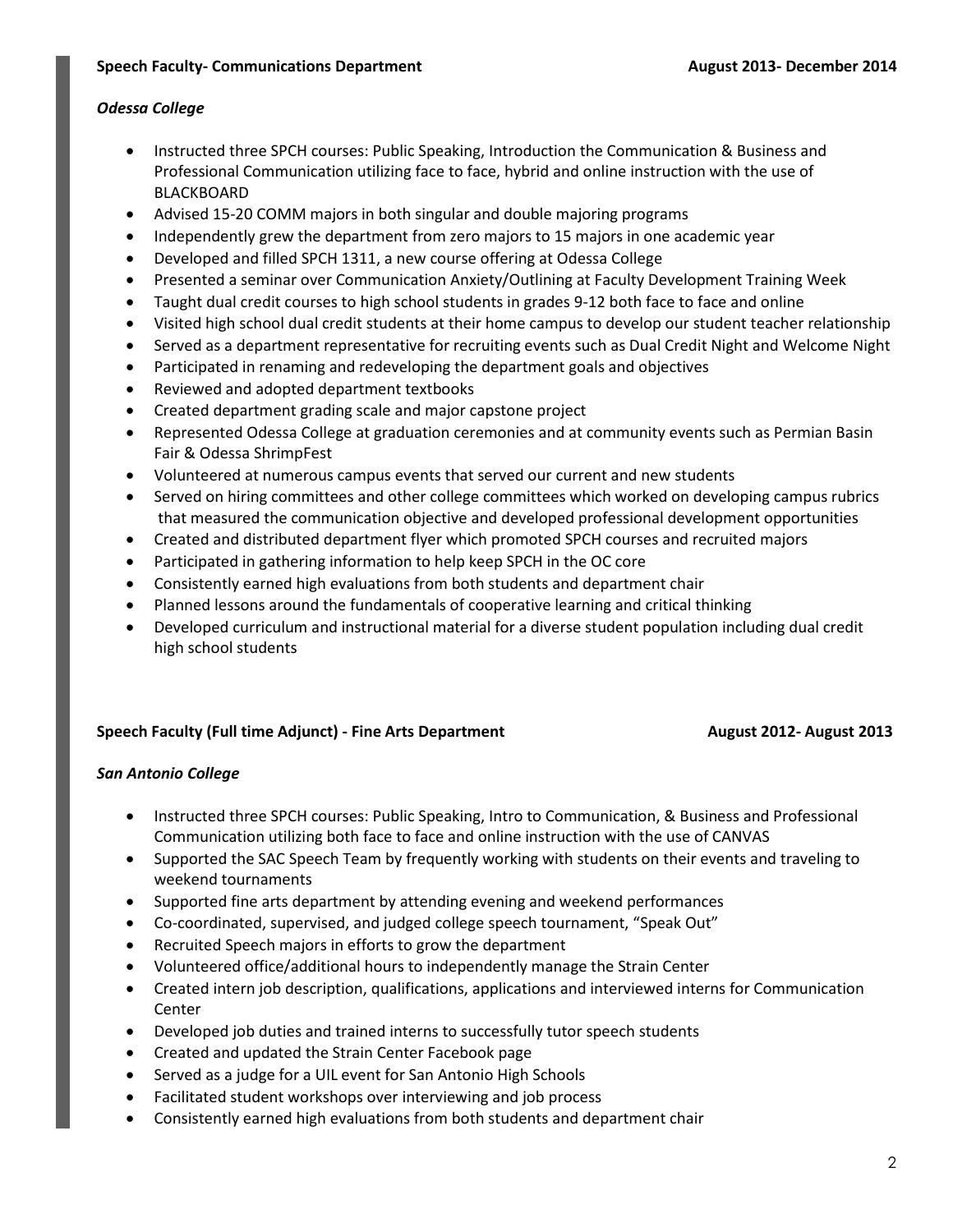- Planned lessons around the fundamentals of cooperative learning and critical thinking
- Developed curriculum and instructional material for a diverse student population including dual credit high school students
- Assisted in departmental planning for state SPCH objectives, scholarship qualifications and awards
- Attended faculty development sessions on college planning and faculty advising

### **Speech Faculty (Full time Adjunct)** - Social Sciences Department August 2009 to August 2012

### *Northwest Vista College*

- Instructed three SPCH courses: Public Speaking, Intro to Communication, & Business and Professional Communication
- Developed and implemented curriculum around NVC's QEP with a focus on cooperative learning and critical thinking
- Volunteered at college events such as Graduation, Honors Banquet, Club Rush, Major Mania, Rodeo & Wildcat Days
- Served on committees such as Baldridge (Category 5: Employee Engagement), SPAC (Speaking Across the Curriculum), & Employee Development Day (Planning)
- Evaluated student presentations to contribute to the SPAC data
- Co-lead a faculty development session about SPAC, introduced to faculty my MMEI Speaking Methods
- Aided in the development of the Speech Lab and Speech Lab Grand Opening
- Attended Diversity Day, SOBI Training, Friday All College Meetings, TRACK Training (Wounded Warrior Project)
- Attended employee development courses weekly during the 2010-2011 school year & the Southern States Association Conference in Little Rock, Arkansas
- Provided an on-line classroom experience with the use of PALS/ACES/Blackboard
- Developed curriculum, tests, and evaluation forms and provided modifications to adult disability students
- Served as a co-coordinator for the Speech department in Spring 2012 with Elaine Jansky
- Co-lead Spring 2012 Convocation discipline meeting
- Evaluated four different course textbook options
- Created and distributed department information to adjunct faculty
- Responded to questions and issues from adjunct faculty
- Developed ASK assessment
- Developed textbook adoption matrix
- Volunteered 100% of office hours to the Speech Lab (Spring 2012)
- Provided availability for extended speech lab hours to better serve our students
- Tutored students in outlining, research, and delivery skills
- Assisted in speech lab decisions and planning
- Member of the NVC Diversity Team, (Assisted Craig Corneous in April 20th "Bafa Bafa" Faculty Development)
- Created Fiesta Parade Float/Walked in Fiesta Parade
- Attended online teacher certification courses and earned online teacher certification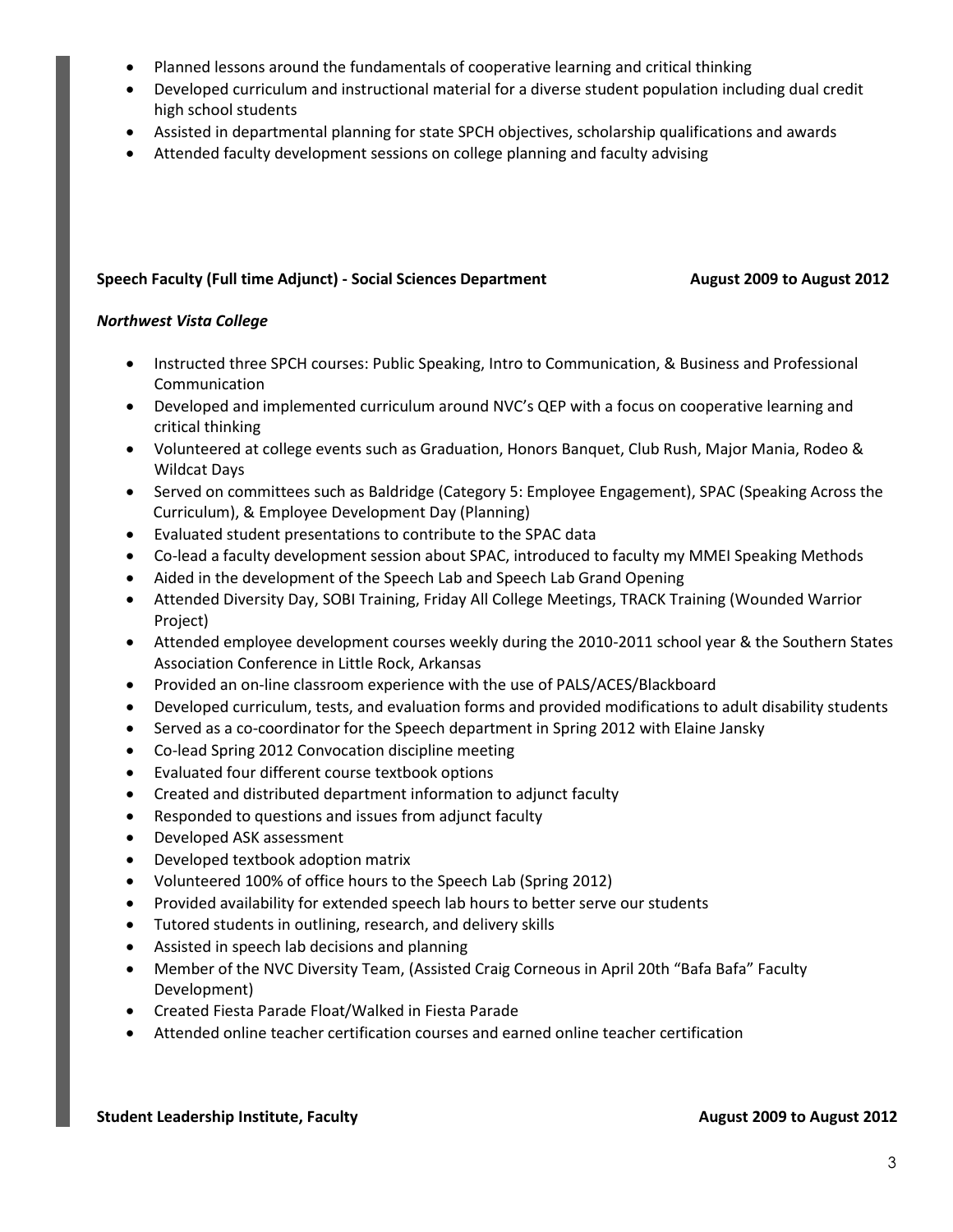### *Northwest Vista College*

- Developed and facilitated leadership curriculum in an engaging cooperative manner that promoted speaking and critical thinking
- Collaborated with various campus leaders to provide engaging presentations throughout the semester
- Recruited students to develop a program in the Fall of 2010 which had a current enrollment of zero at the start of the semester
- Grew the NVC SLI program 100% from Fall of 2009 to Fall of 2010
- Supplied multiple opportunities to volunteer on campus and in the community
- Provided opportunities for students to attend Community College Day in Austin, Diversity Day, and serve as the NVC student opinion in a Lessons Learned Workshop
- Created NVC's Etiquette Training & Dinner
- Created NVC's Leader Palooza
- Worked with budgets, vendors, various campus departments to effectively run both events
- Served as San Antonio College's SLI instructor in addition to NVC's instructor
- Attended weekend SLI events including volunteering as a group at Morgan's Wonderland

### **Faculty - Speech, Education Co-Instructor August 2007 to May 2008**

### *Oklahoma State University*, Stillwater, OK

- Created lectures, activities, and provided a learning environment for 200 students
- Integrated an on-line classroom into daily curriculum
- Worked closely with a group of speech instructors to develop curriculum, tests, and evaluation forms
- Provided modifications to adult disability students
- Experienced working with a diverse classroom including non-traditional and adult students
- Used department wide standards in all courses (syllabi, schedules, rubrics, Power Points, assignments)
- Participated in department planning and development of course content
- Co-taught and planned a course with an Education faculty member which included large course lectures and mini lab activities

### **Speech Teacher & Assistant Coach August 2004 to June 2006 & August 2008 to June 2010**

### *South San Antonio ISD*

- Responsible for planning, evaluating, and teaching Communication Application to students from the ages of 14-19 as a required course for Texas graduation standards
- Communicated effectively with various cultures and socioeconomic groups including extended relatives and community professionals regarding student progress
- Developed strong classroom management skills to create a positive environment for an At Risk population
- Consistently earned positive evaluations from superiors according to Texas Teaching Standards
- Worked with students who are community college focused
- Volunteered at various campus activities and served as a department representative at faculty meetings
- Monitored study halls and detention rooms
- Participated in ARDs and modification assessments for students with special needs
- Served as a TAKS testing monitor and completed state mandated testing training
- Encouraged participation and constructed positive speaking environments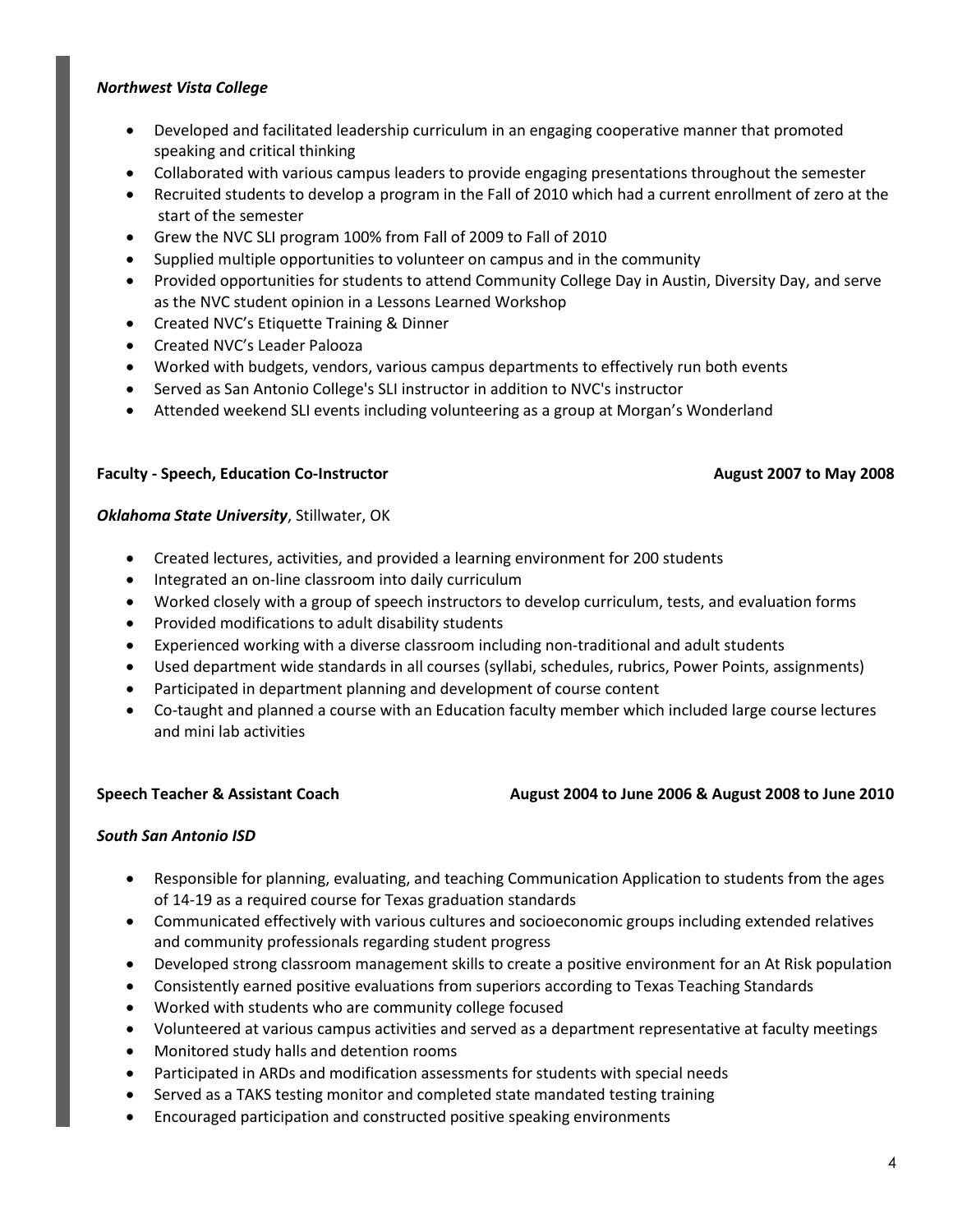- Handled transportation scheduling, development of fundraising ideas, and management of finances for various athletic tournaments and activities
- Coordinated groups to compete competitively in UIL speech competitions
- Organized and aided in preparation of student graduation speeches

## **Positions within Higher Education**

### **Graduate Admissions Officer September 2006 to January 2007**

### *Oklahoma State University***,** *Stillwater, OK*

- Assisted students with the application process and partner with other departments in the University to finalize enrollments
- Worked with students to provide ongoing encouragement and support regarding the admissions process
- Submitted evaluations and recommendations to Director regarding admissibility of applicants
- Corresponded with prospective students, applicants, University alumni, guidance counselors and others seeking information on admissions standards, academic and non-academic programs and student activities
- Analyzed qualifications of prospective students utilizing established University admissions standards, guidelines and criteria
- Served as a liaison between the Graduate College and 15-20 academic departments
- Performed complex evaluations of domestic and international graduate student applications
- Determined the authenticity of transcripts and validity of bachelors or master's degrees,
- Maintained accurate and up-to-date knowledge of all policies and procedures of the Oklahoma State Regents for Higher Education, OSU Graduate Faculty Council, and National Association for Foreign Student Affairs

### **Development Assistant, Oklahoma State Foundation January 2007 - August 2007**

### *Oklahoma State University***,** *Stillwater, OK*

- Aided the cultivation of donor relationships
- Assisted in planning for solicitation of donor gifts
- Created events and opportunities to meet and engage in donor conversations
- Processed donations and prepare acknowledgement letters and other correspondence
- Maintained foundation, corporation and individual donor files
- Created monthly fundraising reports and other database reports as needed
- Continually updated and correct database records
- Conducted preliminary research on prospective corporate foundation and individual donors
- Sent appropriate documentation to process credits to donors
- Maintained guest lists, gather and prepare registration materials and other duties as assigned for fund-raisi

## **Master Thesis/Creative Component**

Thesis Title: Student and Professor Romantic Relationships Internship: Role of Teacher in American Schools (Served as Co-Instructor)